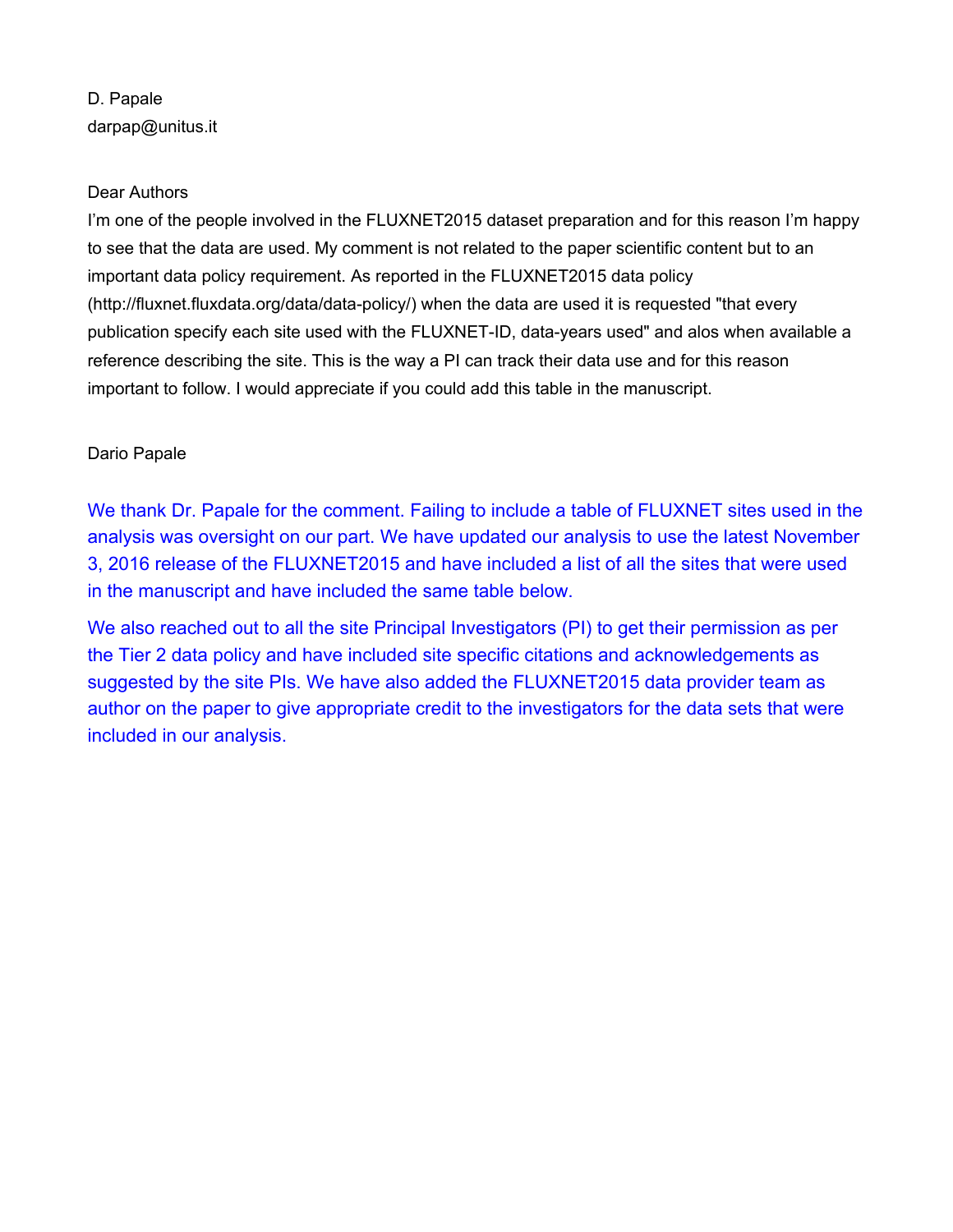| Site ID       | <b>Site Name</b>                                         | <b>Start Year</b> | <b>End Year</b> | Latitude   | Longitude  |
|---------------|----------------------------------------------------------|-------------------|-----------------|------------|------------|
| AR-SLu        | San Luis                                                 | 2009              | 2011            | $-33.4648$ | $-66.4598$ |
| AR-Vir        | Virasoro                                                 | 2009              | 2012            | $-28.2395$ | $-56.1886$ |
| AT-Neu        | <b>Neustift</b>                                          | 2002              | 2012            | 47.1167    | 11.3175    |
| AU-Ade        | <b>Adelaide River</b>                                    | 2007              | 2009            | $-13.0769$ | 131.1178   |
| <b>AU-ASM</b> | <b>Alice Springs</b>                                     | 2010              | 2014            | $-22.283$  | 133.249    |
| AU-Cpr        | Calperum                                                 | 2010              | 2014            | $-34.0021$ | 140.5891   |
| AU-Cum        | <b>Cumberland Plains</b>                                 | 2012              | 2014            | $-33.6133$ | 150.7225   |
| AU-DaP        | Daly River Savanna                                       | 2007              | 2013            | $-14.0633$ | 131.3181   |
| AU-DaS        | <b>Daly River Cleared</b>                                | 2008              | 2014            | $-14.1593$ | 131.3881   |
| AU-Dry        | Dry River                                                | 2008              | 2014            | $-15.2588$ | 132.3706   |
| AU-Emr        | Emerald, Queensland,<br>Australia                        | 2011              | 2013            | $-23.8587$ | 148.4746   |
| AU-Fog        | Fogg Dam                                                 | 2006              | 2008            | $-12.5452$ | 131.3072   |
| AU-Gin        | Gingin                                                   | 2011              | 2014            | $-31.3764$ | 115.7138   |
| <b>AU-GWW</b> | Great Western Woodlands,<br>Western Australia, Australia | 2013              | 2014            | $-30.1913$ | 120.6541   |
| AU-How        | <b>Howard Springs</b>                                    | 2001              | 2014            | $-12.4943$ | 131.1523   |
| AU-Lox        | Loxton                                                   | 2008              | 2009            | $-34.4704$ | 140.6551   |
| <b>AU-RDF</b> | Red Dirt Melon Farm,<br>Northern Territory               | 2011              | 2013            | $-14.5636$ | 132.4776   |
| AU-Rig        | <b>Riggs Creek</b>                                       | 2011              | 2014            | $-36.6499$ | 145.5759   |
| AU-Rob        | Robson Creek,<br>Queensland, Australia                   | 2014              | 2014            | $-17.1175$ | 145.6301   |
| AU-Stp        | <b>Sturt Plains</b>                                      | 2008              | 2014            | $-17.1507$ | 133.3502   |
| AU-TTE        | <b>Ti Tree East</b>                                      | 2012              | 2014            | $-22.287$  | 133.64     |
| AU-Tum        | Tumbarumba                                               | 2001              | 2014            | $-35.6566$ | 148.1517   |
| AU-Wac        | <b>Wallaby Creek</b>                                     | 2005              | 2008            | $-37.4259$ | 145.1878   |
| AU-Whr        | Whroo                                                    | 2011              | 2014            | $-36.6732$ | 145.0294   |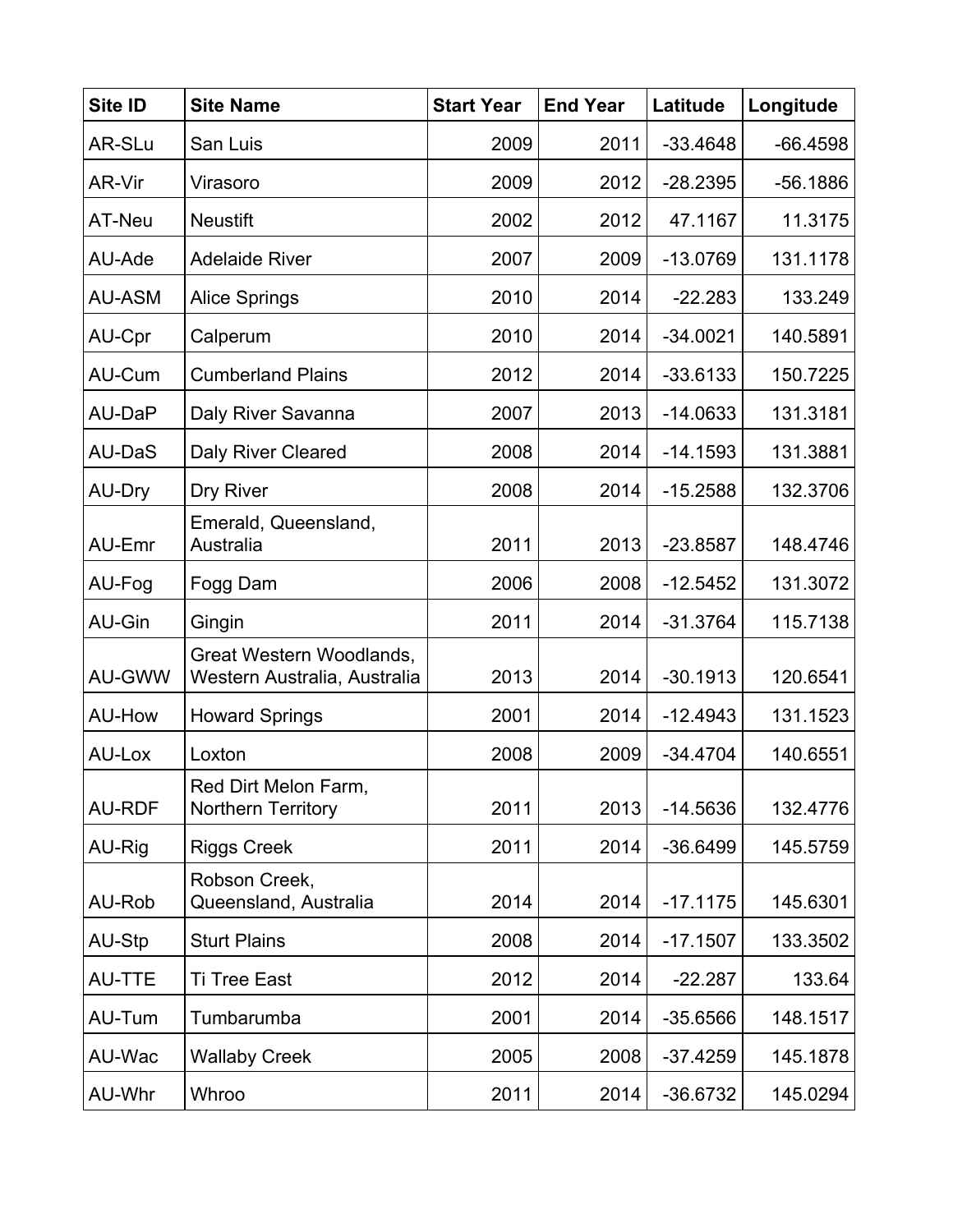| AU-Wom             | Wombat                                                                                          | 2010 | 2014 | $-37.4222$ | 144.0944    |
|--------------------|-------------------------------------------------------------------------------------------------|------|------|------------|-------------|
| AU-Ync             | Jaxa                                                                                            | 2012 | 2014 | $-34.9893$ | 146.2907    |
| BE-Bra             | <b>Brasschaat</b>                                                                               | 1996 | 2014 | 51.3092    | 4.5206      |
| BE-Lon             | Lonzee                                                                                          | 2004 | 2014 | 50.5516    | 4.7461      |
| BE-Vie             | Vielsalm                                                                                        | 1996 | 2014 | 50.3051    | 5.9981      |
| BR-Sa1             | Santarem-Km67-Primary<br>Forest                                                                 | 2002 | 2011 | $-2.8567$  | $-54.9589$  |
| BR-Sa <sub>3</sub> | Santarem-Km83-Logged<br>Forest                                                                  | 2000 | 2004 | $-3.018$   | $-54.9714$  |
| CA-Gro             | Ontario - Groundhog River,<br><b>Boreal Mixedwood Forest</b>                                    | 2003 | 2014 | 48.2167    | $-82.1556$  |
| CA-Man             | Manitoba - Northern Old<br><b>Black Spruce (former</b><br><b>BOREAS Northern Study</b><br>Area) | 1994 | 2008 | 55.8796    | $-98.4808$  |
| CA-NS1             | UCI-1850 burn site                                                                              | 2001 | 2005 | 55.8792    | $-98.4839$  |
| CA-NS2             | UCI-1930 burn site                                                                              | 2001 | 2005 | 55.9058    | $-98.5247$  |
| CA-NS3             | UCI-1964 burn site                                                                              | 2001 | 2005 | 55.9117    | $-98.3822$  |
| CA-NS4             | UCI-1964 burn site wet                                                                          | 2002 | 2005 | 55.9117    | $-98.3822$  |
| CA-NS5             | UCI-1981 burn site                                                                              | 2001 | 2005 | 55.8631    | $-98.485$   |
| CA-NS6             | UCI-1989 burn site                                                                              | 2001 | 2005 | 55.9167    | $-98.9644$  |
| CA-NS7             | UCI-1998 burn site                                                                              | 2002 | 2005 | 56.6358    | -99.9483    |
| CA-Oas             | Saskatchewan - Western<br>Boreal, Mature Aspen                                                  | 1996 | 2010 | 53.6289    | $-106.1978$ |
| CA-Obs             | Saskatchewan - Western<br>Boreal, Mature Black<br>Spruce                                        | 1997 | 2010 | 53.9872    | $-105.1178$ |
| CA-Qfo             | Quebec - Eastern Boreal,<br><b>Mature Black Spruce</b>                                          | 2003 | 2010 | 49.6925    | $-74.3421$  |
| CA-SF1             | Saskatchewan - Western<br>Boreal, forest burned in<br>1977                                      | 2003 | 2006 | 54.485     | $-105.8176$ |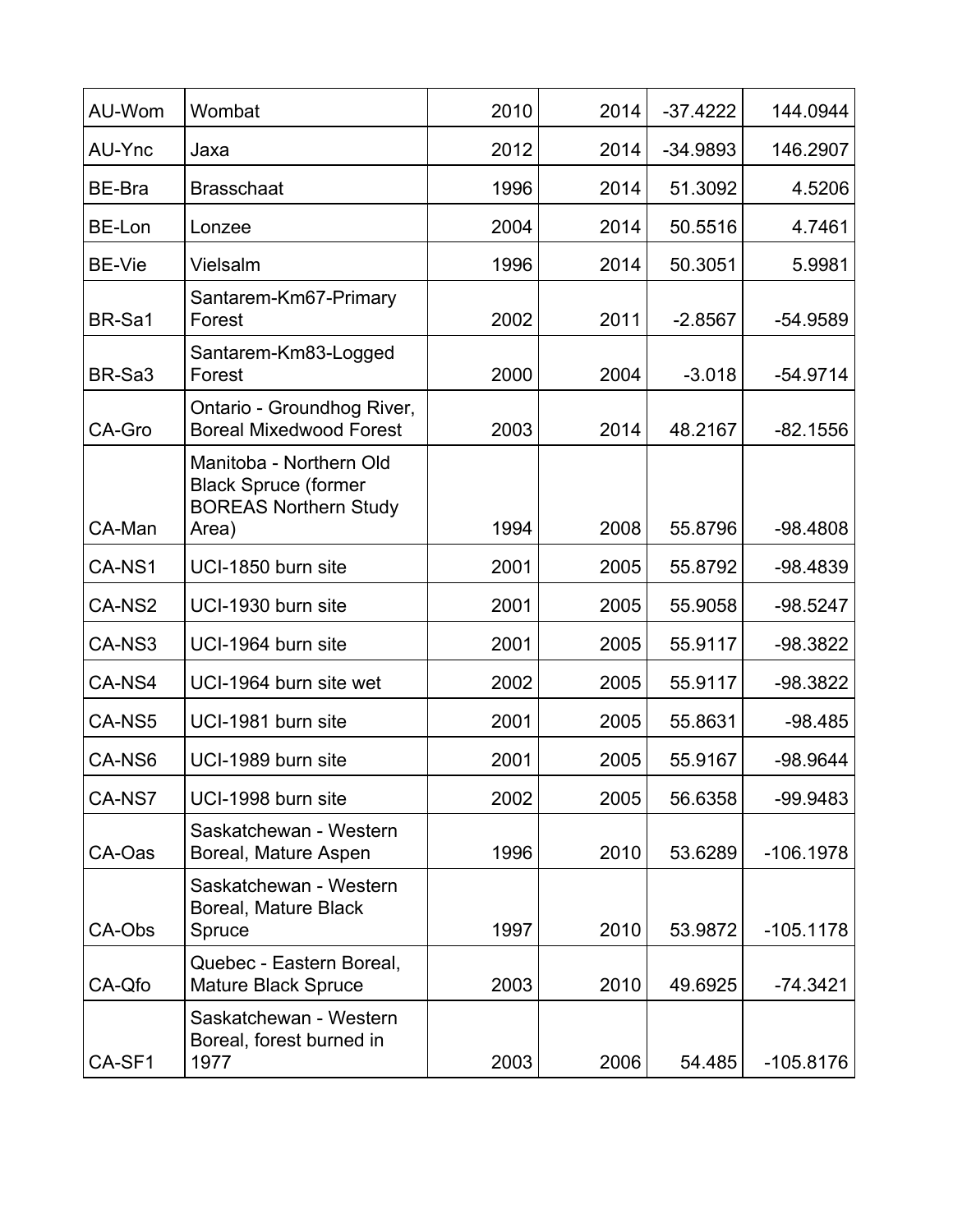| CA-SF <sub>2</sub> | Saskatchewan - Western<br>Boreal, forest burned in<br>1989  | 2001 | 2005 | 54.2539   | $-105.8775$ |
|--------------------|-------------------------------------------------------------|------|------|-----------|-------------|
| CA-SF <sub>3</sub> | Saskatchewan - Western<br>Boreal, forest burned in<br>1998  | 2001 | 2006 | 54.0916   | $-106.0053$ |
| CA-TP1             | Ontario - Turkey Point 2002<br><b>Plantation White Pine</b> | 2002 | 2014 | 42.6609   | $-80.5595$  |
| CA-TP2             | Ontario - Turkey Point 1989<br><b>Plantation White Pine</b> | 2002 | 2007 | 42.7744   | $-80.4588$  |
| CA-TP3             | Ontario - Turkey Point 1974<br><b>Plantation White Pine</b> | 2002 | 2014 | 42.7068   | $-80.3483$  |
| CA-TP4             | Ontario - Turkey Point 1939<br><b>Plantation White Pine</b> | 2002 | 2014 | 42.7102   | $-80.3574$  |
| <b>CA-TPD</b>      | <b>Ontario - Turkey Point</b><br><b>Mature Deciduous</b>    | 2012 | 2014 | 42.6353   | $-80.5577$  |
| CG-Tch             | Tchizalamou                                                 | 2006 | 2009 | $-4.2892$ | 11.6564     |
| CH-Cha             | Chamau                                                      | 2005 | 2014 | 47.2102   | 8.4104      |
| CH-Dav             | Davos- Seehorn forest                                       | 1997 | 2014 | 46.8153   | 9.8559      |
| CH-Fru             | Früebüel                                                    | 2005 | 2014 | 47.1158   | 8.5378      |
| CH-Lae             | Laegeren                                                    | 2004 | 2014 | 47.4781   | 8.365       |
| CH-Oe1             | Oensingen grassland                                         | 2002 | 2008 | 47.2858   | 7.7319      |
| CH-Oe2             | Oensingen2 crop                                             | 2004 | 2014 | 47.2863   | 7.7343      |
| CN-Cha             | Changbaishan                                                | 2003 | 2005 | 42.4025   | 128.0958    |
| CN-Cng             | Changling                                                   | 2007 | 2010 | 44.5934   | 123.5092    |
| CN-Dan             | Dangxiong                                                   | 2004 | 2005 | 30.4978   | 91.0664     |
| CN-Din             | Dinghushan                                                  | 2003 | 2005 | 23.1733   | 112.5361    |
| CN-Du2             | Duolun grassland (D01)                                      | 2006 | 2008 | 42.0467   | 116.2836    |
| CN-Du3             | <b>Duolun Degraded Meadow</b>                               | 2009 | 2010 | 42.0551   | 116.2809    |
| CN-Ha2             | Haibei Shrubland                                            | 2003 | 2005 | 37.6086   | 101.3269    |
| CN-HaM             | Haibei Alpine Tibet site                                    | 2002 | 2004 | 37.37     | 101.18      |
| CN-Qia             | Qianyanzhou                                                 | 2003 | 2005 | 26.7414   | 115.0581    |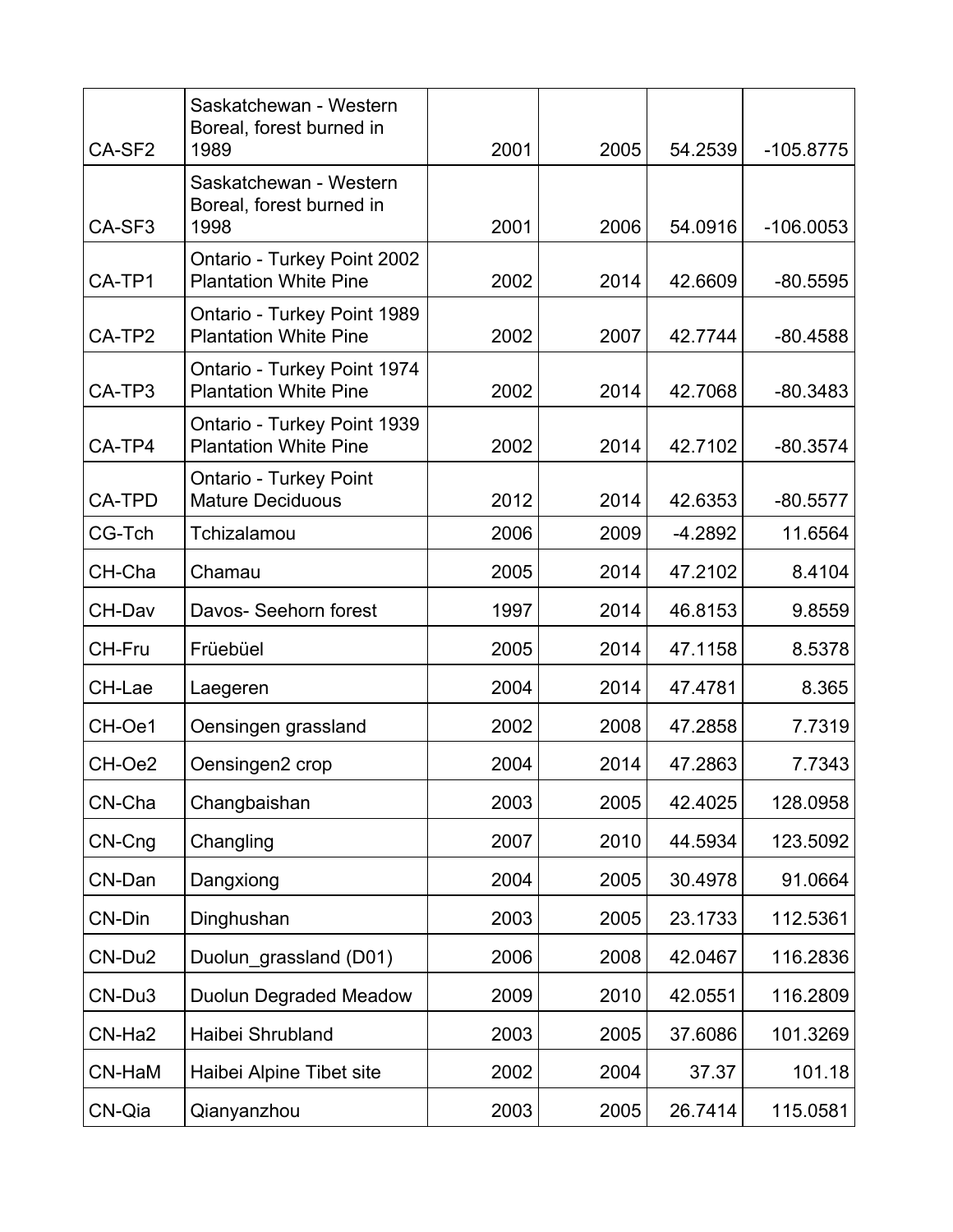| CN-Sw2 | Siziwang Grazed (SZWG)     | 2010 | 2012 | 41.7902 | 111.8971   |
|--------|----------------------------|------|------|---------|------------|
| CZ-BK1 | <b>Bily Kriz forest</b>    | 2004 | 2014 | 49.5021 | 18.5369    |
| CZ-BK2 | <b>Bily Kriz grassland</b> | 2004 | 2012 | 49.4944 | 18.5429    |
| CZ-wet | <b>CZECHWET</b>            | 2006 | 2014 | 49.0247 | 14.7704    |
| DE-Akm | Anklam                     | 2009 | 2014 | 53.8662 | 13.6834    |
| DE-Geb | Gebesee                    | 2001 | 2014 | 51.1001 | 10.9143    |
| DE-Gri | Grillenburg                | 2004 | 2014 | 50.9495 | 13.5125    |
| DE-Hai | Hainich                    | 2000 | 2012 | 51.0792 | 10.453     |
| DE-Kli | Klingenberg                | 2004 | 2014 | 50.8929 | 13.5225    |
| DE-Lkb | Lackenberg                 | 2009 | 2013 | 49.0996 | 13.3047    |
| DE-Lnf | Leinefelde                 | 2002 | 2012 | 51.3282 | 10.3678    |
| DE-Obe | Oberbärenburg              | 2008 | 2014 | 50.7836 | 13.7196    |
| DE-RuR | Rollesbroich               | 2011 | 2014 | 50.6219 | 6.3041     |
| DE-RuS | Selhausen Juelich          | 2011 | 2014 | 50.8659 | 6.4472     |
| DE-Seh | Selhausen                  | 2007 | 2010 | 50.8706 | 6.4497     |
| DE-SfN | <b>Schechenfilz Nord</b>   | 2012 | 2014 | 47.8064 | 11.3275    |
| DE-Spw | Spreewald                  | 2010 | 2014 | 51.8923 | 14.0337    |
| DE-Tha | Tharandt                   | 1996 | 2014 | 50.9636 | 13.5669    |
| DE-Zrk | Zarnekow                   | 2013 | 2014 | 53.8759 | 12.889     |
| DK-Eng | Enghave                    | 2005 | 2008 | 55.6905 | 12.1918    |
| DK-Fou | Foulum                     | 2005 | 2005 | 56.4842 | 9.5872     |
| DK-NuF | Nuuk Fen                   | 2008 | 2014 | 64.1308 | $-51.3861$ |
| DK-Sor | Soroe                      | 1996 | 2014 | 55.4859 | 11.6446    |
| DK-ZaF | Zackenberg Fen             | 2008 | 2011 | 74.4814 | $-20.5545$ |
| DK-ZaH | Zackenberg Heath           | 2000 | 2014 | 74.4732 | $-20.5503$ |
| ES-Amo | Amoladeras                 | 2007 | 2012 | 36.8336 | $-2.2523$  |
| ES-LgS | Laguna Seca                | 2007 | 2009 | 37.0979 | $-2.9658$  |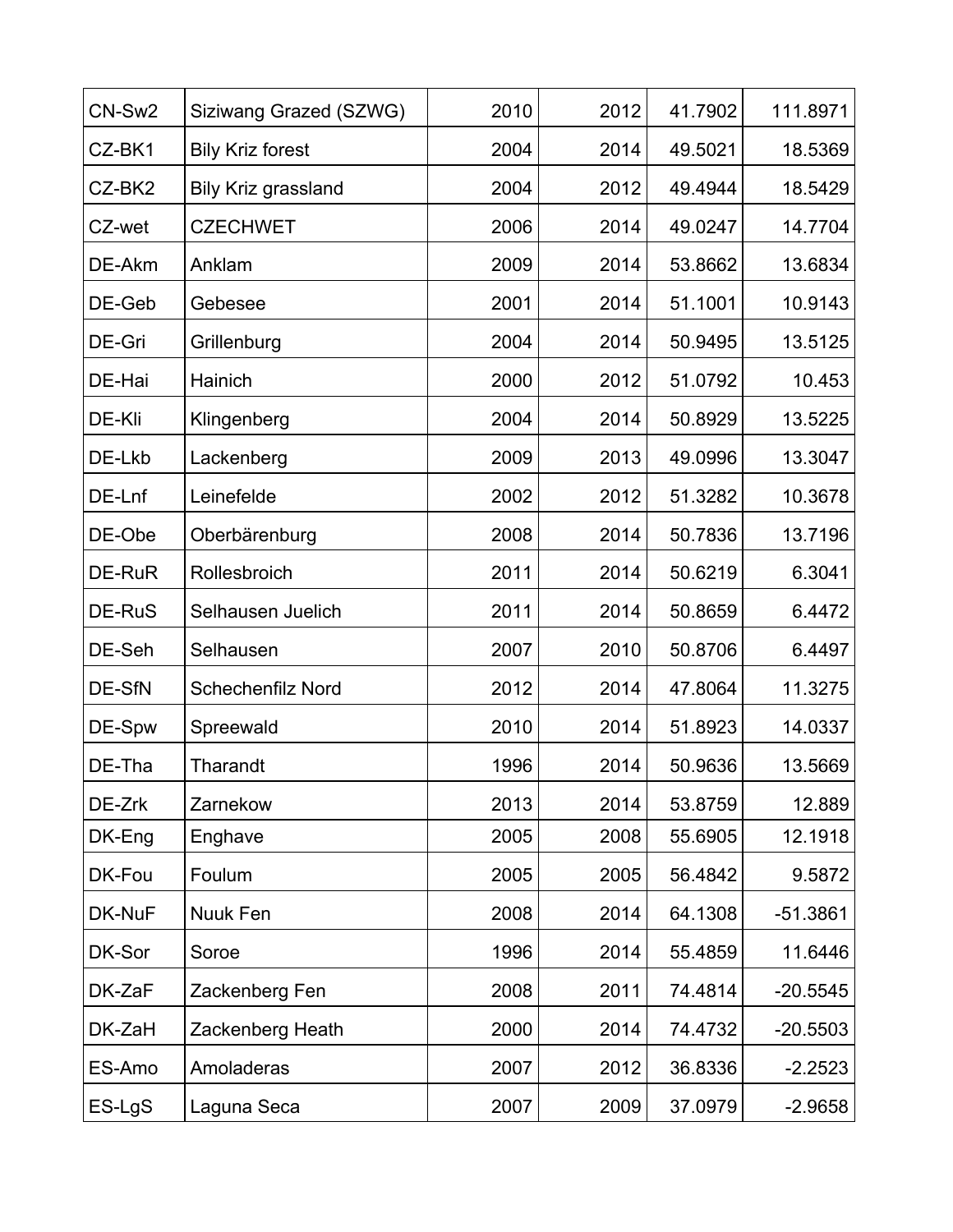| ES-LJu             | Llano de los Juanes       | 2004 | 2013 | 36.9266 | $-2.7521$  |
|--------------------|---------------------------|------|------|---------|------------|
| ES-Ln <sub>2</sub> | Lanjaron-Salvage logging  | 2009 | 2009 | 36.9695 | $-3.4758$  |
| FI-Hyy             | Hyytiala                  | 1996 | 2014 | 61.8475 | 24.295     |
| FI-Jok             | Jokioinen                 | 2000 | 2003 | 60.8986 | 23.5135    |
| FI-Let             | Lettosuo                  | 2009 | 2012 | 60.6418 | 23.9597    |
| FI-Lom             | Lompolojänkkä             | 2007 | 2009 | 67.9972 | 24.2092    |
| FI-Sod             | Sodankyla                 | 2001 | 2014 | 67.3619 | 26.6378    |
| FR-Fon             | Fontainebleau-Barbeau     | 2005 | 2014 | 48.4764 | 2.7801     |
| FR-Gri             | Grignon                   | 2004 | 2014 | 48.8442 | 1.9519     |
| FR-LBr             | Le Bray (after 6/28/1998) | 1996 | 2008 | 44.7171 | $-0.7693$  |
| FR-Pue             | Puechabon                 | 2000 | 2014 | 43.7414 | 3.5958     |
| GF-Guy             | Guyaflux (French Guiana)  | 2004 | 2014 | 5.2788  | $-52.9249$ |
| GH-Ank             | Ankasa                    | 2011 | 2014 | 5.2685  | $-2.6942$  |
| <b>IT-BCi</b>      | Borgo Cioffi              | 2004 | 2014 | 40.5238 | 14.9574    |
| IT-CA1             | Castel d'Asso 1           | 2011 | 2014 | 42.3804 | 12.0266    |
| IT-CA <sub>2</sub> | Castel d'Asso 2           | 2011 | 2014 | 42.3772 | 12.026     |
| IT-CA3             | Castel d'Asso 3           | 2011 | 2014 | 42.38   | 12.0222    |
| <b>IT-Col</b>      | Collelongo- Selva Piana   | 1996 | 2014 | 41.8494 | 13.5881    |
| IT-Cp2             | Castelporziano 2          | 2012 | 2014 | 41.7043 | 12.3573    |
| IT-Cpz             | Castelporziano            | 1997 | 2009 | 41.7052 | 12.3761    |
| IT-Isp             | Ispra ABC-IS              | 2013 | 2014 | 45.8126 | 8.6336     |
| IT-La2             | Lavarone <sub>2</sub>     | 2000 | 2002 | 45.9542 | 11.2853    |
| IT-Lav             | Lavarone                  | 2003 | 2014 | 45.9562 | 11.2813    |
| IT-MBo             | Monte Bondone             | 2003 | 2013 | 46.0147 | 11.0458    |
| IT-PT1             | Parco Ticino forest       | 2002 | 2004 | 45.2009 | 9.061      |
| IT-Ren             | Renon                     | 1998 | 2013 | 46.5869 | 11.4337    |
| IT-Ro1             | Roccarespampani 1         | 2000 | 2008 | 42.4081 | 11.93      |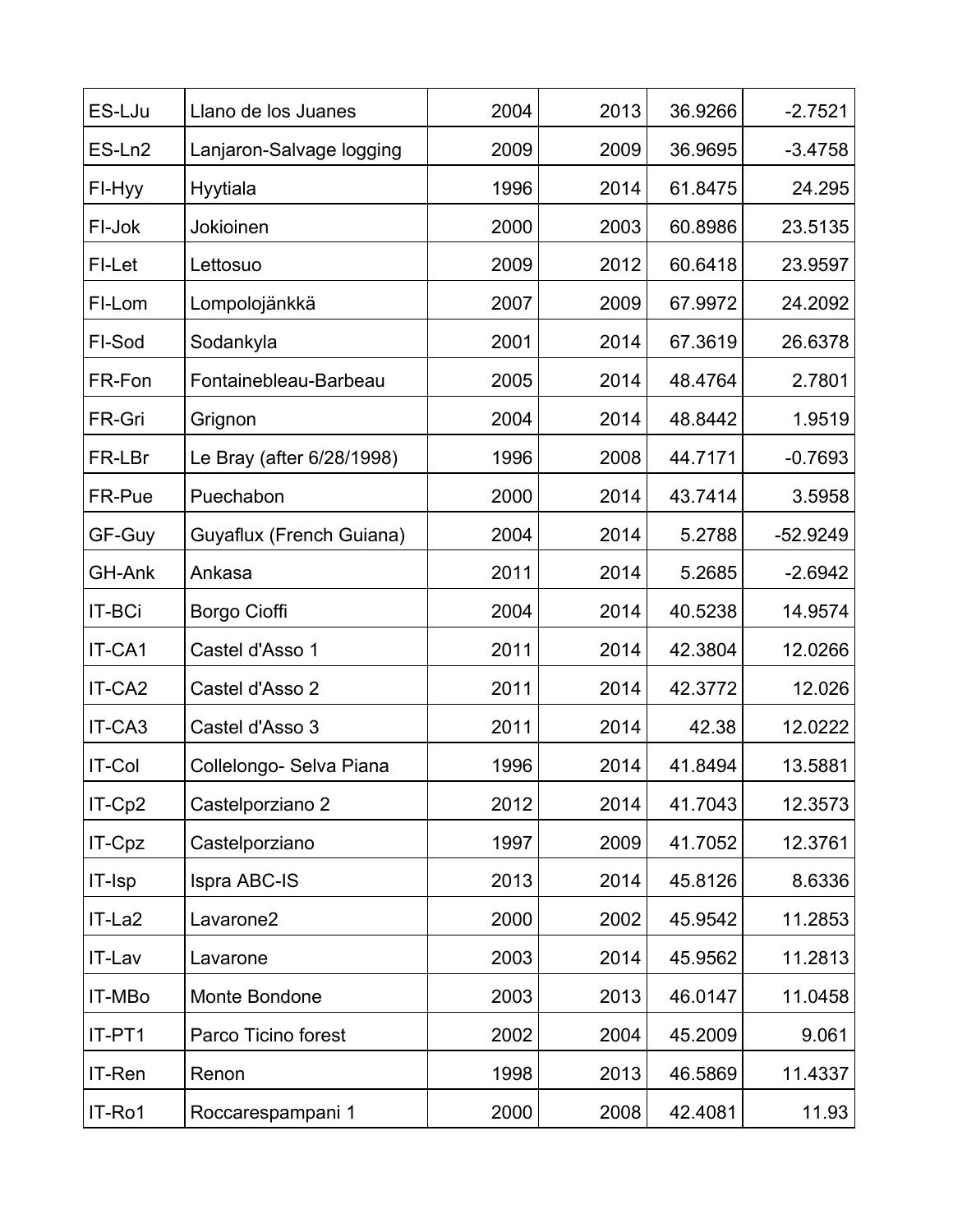| IT-Ro <sub>2</sub> | Roccarespampani 2                                        | 2002 | 2012 | 42.3903 | 11.9209    |
|--------------------|----------------------------------------------------------|------|------|---------|------------|
| IT-SR2             | San Rossore 2                                            | 2013 | 2014 | 43.732  | 10.291     |
| <b>IT-SRo</b>      | San Rossore                                              | 1999 | 2012 | 43.7279 | 10.2844    |
| IT-Tor             | Torgnon                                                  | 2008 | 2014 | 45.8444 | 7.5781     |
| <b>JP-MBF</b>      | <b>Moshiri Birch Forest Site</b>                         | 2003 | 2005 | 44.3869 | 142.3186   |
| <b>JP-SMF</b>      | <b>Seto Mixed Forest Site</b>                            | 2002 | 2006 | 35.2617 | 137.0788   |
| MY-PSO             | <b>Pasoh Forest Reserve</b><br>(PSO)                     | 2003 | 2009 | 2.973   | 102.3062   |
| NL-Hor             | Horstermeer                                              | 2004 | 2011 | 52.2404 | 5.0713     |
| NL-Loo             | Loobos                                                   | 1996 | 2014 | 52.1666 | 5.7436     |
| PA-SPn             | Sardinilla Plantation                                    | 2007 | 2009 | 9.3181  | $-79.6346$ |
| PA-SPs             | Sardinilla-Pasture                                       | 2007 | 2009 | 9.3138  | $-79.6314$ |
| RU-Che             | Cherski                                                  | 2002 | 2005 | 68.613  | 161.3414   |
| <b>RU-Cok</b>      | Chokurdakh                                               | 2003 | 2014 | 70.8291 | 147.4943   |
| RU-Fyo             | Fyodorovskoye                                            | 1998 | 2014 | 56.4615 | 32.9221    |
| RU-Ha1             | Hakasia steppe                                           | 2002 | 2004 | 54.7252 | 90.0022    |
| <b>RU-Sam</b>      | Samoylov                                                 | 2002 | 2014 | 72.3733 | 126.4978   |
| <b>RU-SkP</b>      | Yakutsk Spasskaya Pad<br>larch                           | 2012 | 2014 | 62.255  | 129.168    |
| <b>RU-Tks</b>      | Tiksi                                                    | 2010 | 2014 | 71.5943 | 128.8878   |
| <b>RU-Vrk</b>      | Seida/Vorkuta                                            | 2008 | 2008 | 67.0547 | 62.9405    |
| SD-Dem             | Demokeya                                                 | 2005 | 2009 | 13.2829 | 30.4783    |
| SE-St1             | Stordalen grassland                                      | 2012 | 2014 | 68.3541 | 19.0503    |
| SN-Dhr             | Dahra                                                    | 2010 | 2013 | 15.4028 | $-15.4322$ |
| US-AR1             | ARM USDA UNL OSU<br><b>Woodward Switchgrass 1</b>        | 2009 | 2012 | 36.4267 | $-99.42$   |
| US-AR2             | <b>ARM USDA UNL OSU</b><br><b>Woodward Switchgrass 2</b> | 2009 | 2012 | 36.6358 | $-99.5975$ |
| US-ARb             | <b>ARM Southern Great Plains</b><br>burn site- Lamont    | 2005 | 2006 | 35.5497 | $-98.0402$ |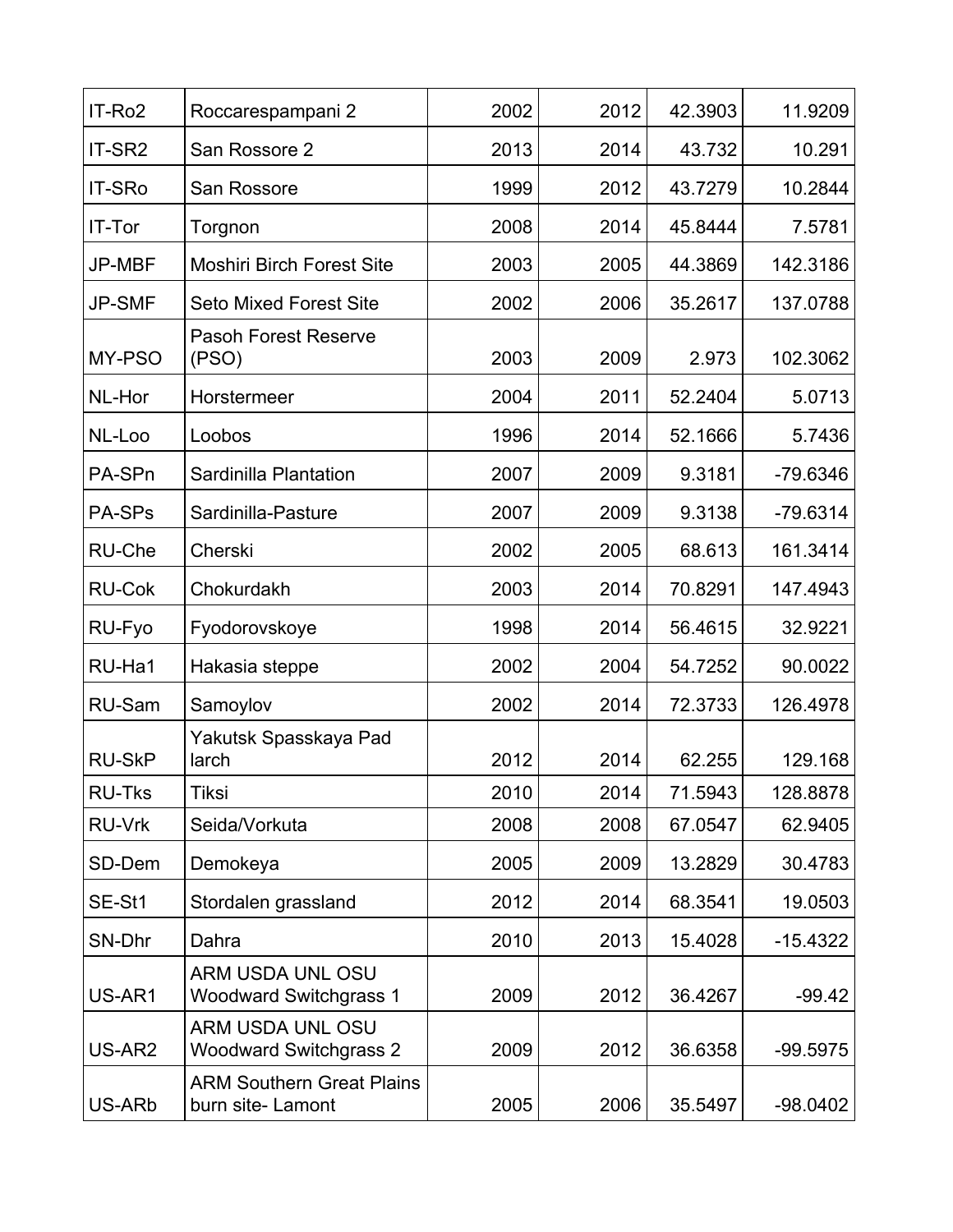| US-ARc        | <b>ARM Southern Great Plains</b><br>control site-Lamont                    | 2005 | 2006 | 35.5465 | $-98.04$    |
|---------------|----------------------------------------------------------------------------|------|------|---------|-------------|
| <b>US-ARM</b> | <b>ARM Southern Great Plains</b><br>site-Lamont                            | 2003 | 2012 | 36.6058 | $-97.4888$  |
| US-Atq        | Atgasuk                                                                    | 2003 | 2008 | 70.4696 | $-157.4089$ |
| US-Blo        | <b>Blodgett Forest</b>                                                     | 1997 | 2007 | 38.8953 | $-120.6328$ |
| US-Cop        | <b>Corral Pocket</b>                                                       | 2001 | 2007 | 38.09   | $-109.39$   |
| US-CRT        | <b>Curtice Walter-Berger</b><br>cropland                                   | 2011 | 2013 | 41.6285 | $-83.3471$  |
| US-GBT        | <b>GLEES Brooklyn Tower</b>                                                | 1999 | 2006 | 41.3658 | $-106.2397$ |
| US-GLE        | <b>GLEES</b>                                                               | 2004 | 2014 | 41.3665 | $-106.2399$ |
| US-Goo        | Goodwin Creek                                                              | 2002 | 2006 | 34.2547 | $-89.8735$  |
| US-Ha1        | <b>Harvard Forest EMS Tower</b><br>(HFR1)                                  | 1991 | 2012 | 42.5378 | $-72.1715$  |
| US-IB2        | <b>Fermi National Accelerator</b><br>Laboratory- Batavia (Prairie<br>site) | 2004 | 2011 | 41.8406 | $-88.241$   |
| US-Ivo        | <b>Ivotuk</b>                                                              | 2004 | 2007 | 68.4865 | $-155.7503$ |
| US-KS1        | <b>Kennedy Space Center</b><br>(slash pine)                                | 2002 | 2002 | 28.4583 | $-80.6709$  |
| US-KS2        | <b>Kennedy Space Center</b><br>(scrub oak)                                 | 2003 | 2006 | 28.6086 | $-80.6715$  |
| US-Lin        | <b>Lindcove Orange Orchard</b>                                             | 2009 | 2010 | 36.3566 | $-119.8423$ |
| US-Los        | <b>Lost Creek</b>                                                          | 2000 | 2014 | 46.0827 | $-89.9792$  |
| US-LWW        | Little Washita Watershed                                                   | 1997 | 1998 | 34.9604 | -97.9789    |
| US-Me1        | Metolius - Eyerly burn                                                     | 2004 | 2005 | 44.5794 | $-121.5$    |
| US-Me2        | Metolius-intermediate aged<br>ponderosa pine                               | 2002 | 2014 | 44.4523 | $-121.5574$ |
| US-Me3        | Metolius-second young<br>aged pine                                         | 2004 | 2009 | 44.3154 | $-121.6078$ |
| US-Me4        | Metolius-old aged<br>ponderosa pine                                        | 1996 | 2000 | 44.4992 | $-121.6224$ |
| US-Me5        | Metolius-first young aged<br>pine                                          | 2000 | 2002 | 44.4372 | $-121.5668$ |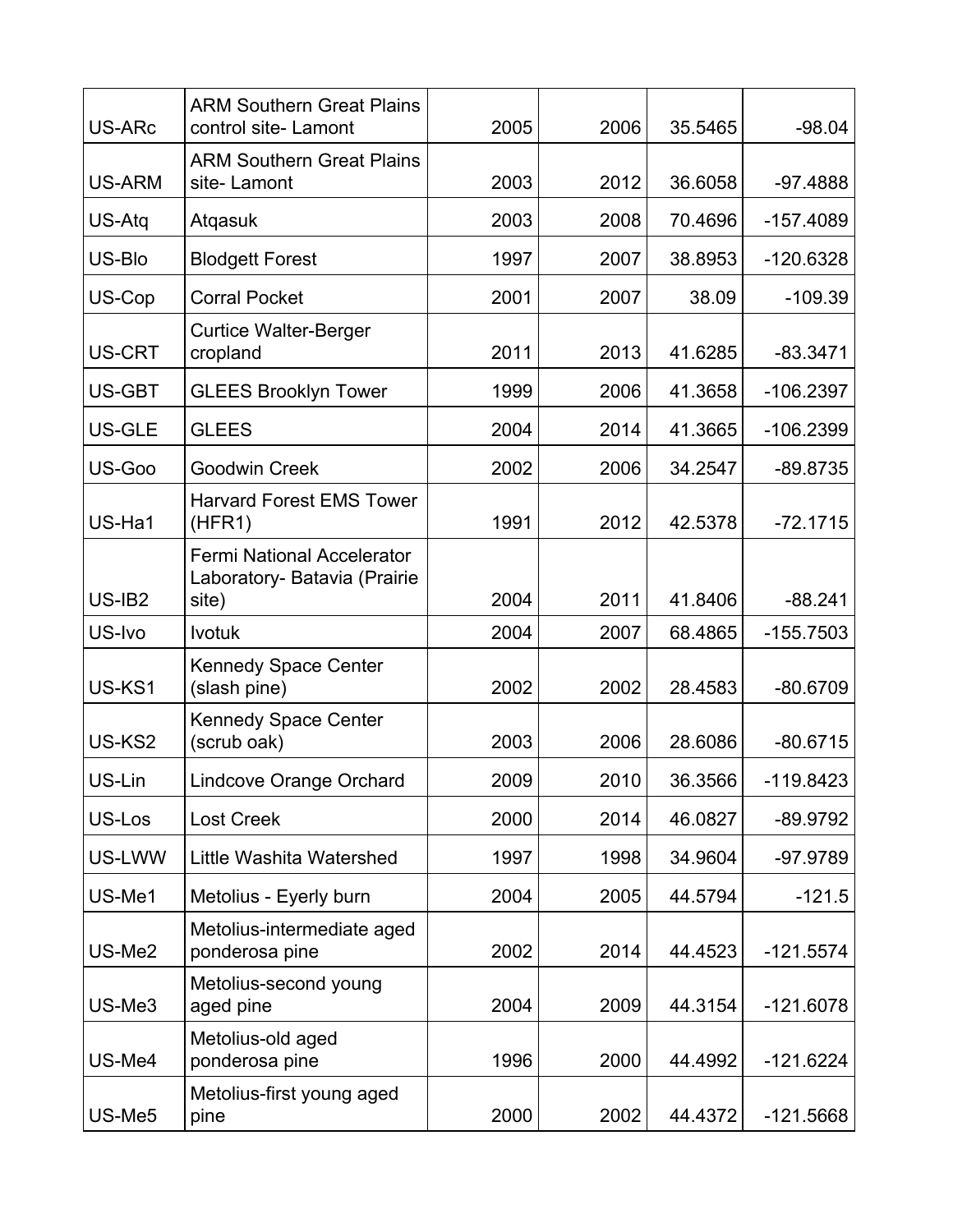| US-Me <sub>6</sub> | Metolius Young Pine Burn                                | 2010 | 2014 | 44.3233 | $-121.6078$ |
|--------------------|---------------------------------------------------------|------|------|---------|-------------|
| US-MMS             | Morgan Monroe State<br>Forest                           | 1999 | 2014 | 39.3232 | $-86.4131$  |
| US-Myb             | <b>Mayberry Wetland</b>                                 | 2010 | 2014 | 38.0498 | $-121.7651$ |
| US-Ne1             | Mead - irrigated continuous<br>maize site               | 2001 | 2013 | 41.1651 | $-96.4766$  |
| US-Ne2             | Mead - irrigated<br>maize-soybean rotation site         | 2001 | 2013 | 41.1649 | $-96.4701$  |
| US-Ne3             | Mead - rainfed<br>maize-soybean rotation site           | 2001 | 2013 | 41.1797 | $-96.4397$  |
| US-NR1             | <b>Niwot Ridge Forest (LTER</b><br>NWT1)                | 1998 | 2014 | 40.0329 | $-105.5464$ |
| US-Oho             | Oak Openings                                            | 2004 | 2013 | 41.5545 | $-83.8438$  |
| US-OR <sub>v</sub> | <b>Olentangy River Wetland</b><br><b>Research Park</b>  | 2011 | 2011 | 40.0201 | $-83.0183$  |
| US-PFa             | <b>Park Falls/WLEF</b>                                  | 1995 | 2014 | 45.9459 | $-90.2723$  |
| US-Prr             | Poker Flat Research Range<br><b>Black Spruce Forest</b> | 2010 | 2014 | 65.1237 | $-147.4876$ |
| US-SRC             | Santa Rita Creosote                                     | 2008 | 2014 | 31.9083 | $-110.8395$ |
| <b>US-SRG</b>      | Santa Rita Grassland                                    | 2008 | 2014 | 31.7894 | $-110.8277$ |
| <b>US-SRM</b>      | Santa Rita Mesquite                                     | 2004 | 2014 | 31.8214 | $-110.8661$ |
| US-Sta             | Saratoga                                                | 2005 | 2009 | 41.3966 | $-106.8024$ |
| US-Syv             | Sylvania Wilderness Area                                | 2001 | 2014 | 46.242  | $-89.3477$  |
| US-Ton             | <b>Tonzi Ranch</b>                                      | 2001 | 2014 | 38.4316 | $-120.966$  |
| US-Tw1             | <b>Twitchell Wetland West</b><br>Pond                   | 2012 | 2014 | 38.1074 | $-121.6469$ |
| US-Tw <sub>2</sub> | <b>Twitchell Corn</b>                                   | 2012 | 2013 | 38.1047 | $-121.6433$ |
| US-Tw3             | <b>Twitchell Alfalfa</b>                                | 2013 | 2014 | 38.1159 | $-121.6467$ |
| US-Tw4             | <b>Twitchell East End Wetland</b>                       | 2013 | 2014 | 38.103  | $-121.6414$ |
| US-Twt             | <b>Twitchell Island</b>                                 | 2009 | 2014 | 38.1087 | $-121.653$  |
| US-Var             | Vaira Ranch- Ione                                       | 2000 | 2014 | 38.4133 | -120.9507   |
| US-WCr             | <b>Willow Creek</b>                                     | 1999 | 2014 | 45.8059 | $-90.0799$  |